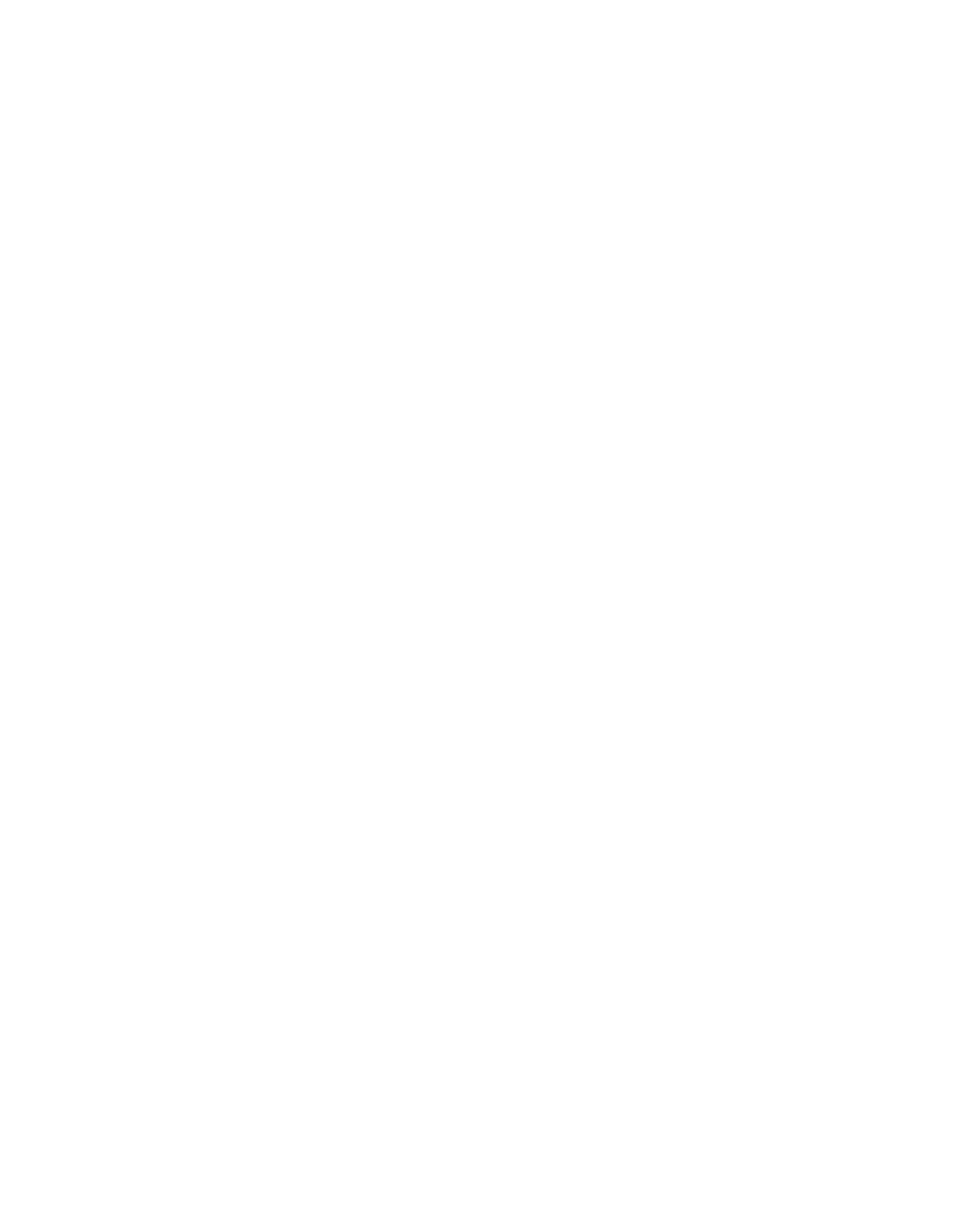## **In the case of EVT Company v. Serbia,**

The European Court of Human Rights (Third Section), sitting as a Committee composed of:

 Ján Šikuta, *President,*  Dragoljub Popović,

Iulia Antoanella Motoc, *judges,*

and Marialena Tsirli, *Deputy Section Registrar*,

Having deliberated in private on 16 December 2014,

Delivers the following judgment, which was adopted on that date:

# PROCEDURE

1. The case originated in an application (no. 8024/08) against the Republic of Serbia lodged with the Court under Article 34 of the Convention for the Protection of Human Rights and Fundamental Freedoms ("the Convention") by EVT Company, a company based in Serbia ("the applicant company"), on 19 January 2008.

2. The applicant company was represented by Mr M. Cvetanović, a lawyer practising in Leskovac. The Serbian Government ("the Government") were represented by their Agent, Mr S. Carić.

3. On 8 March 2012 the application was communicated to the Government.

4. The Government objected to the examination of the application by a Committee. After having considered the Government's objection, the Court rejects it.

# THE FACTS

## I. THE CIRCUMSTANCES OF THE CASE

5. The facts of the case as submitted by the parties may be summarised as follows.

6. On 28 April 1995 the applicant company filed a civil suit against S.M. ("the debtor") for the payment of debt. On 2 February 2005 the Commercial Court (*Trgovinski sud*) in Leskovac ordered the debtor to pay to the applicant 6,590 Serbian dinars (RSD), which was approximately 82 euros (EUR) at the time of the delivery of the judgment, plus statutory default interest on account of the debt and RSD 92,442 (approximately EUR 1,154) for the costs of the civil proceedings. By 15 September 2005 this judgment became both final and enforceable.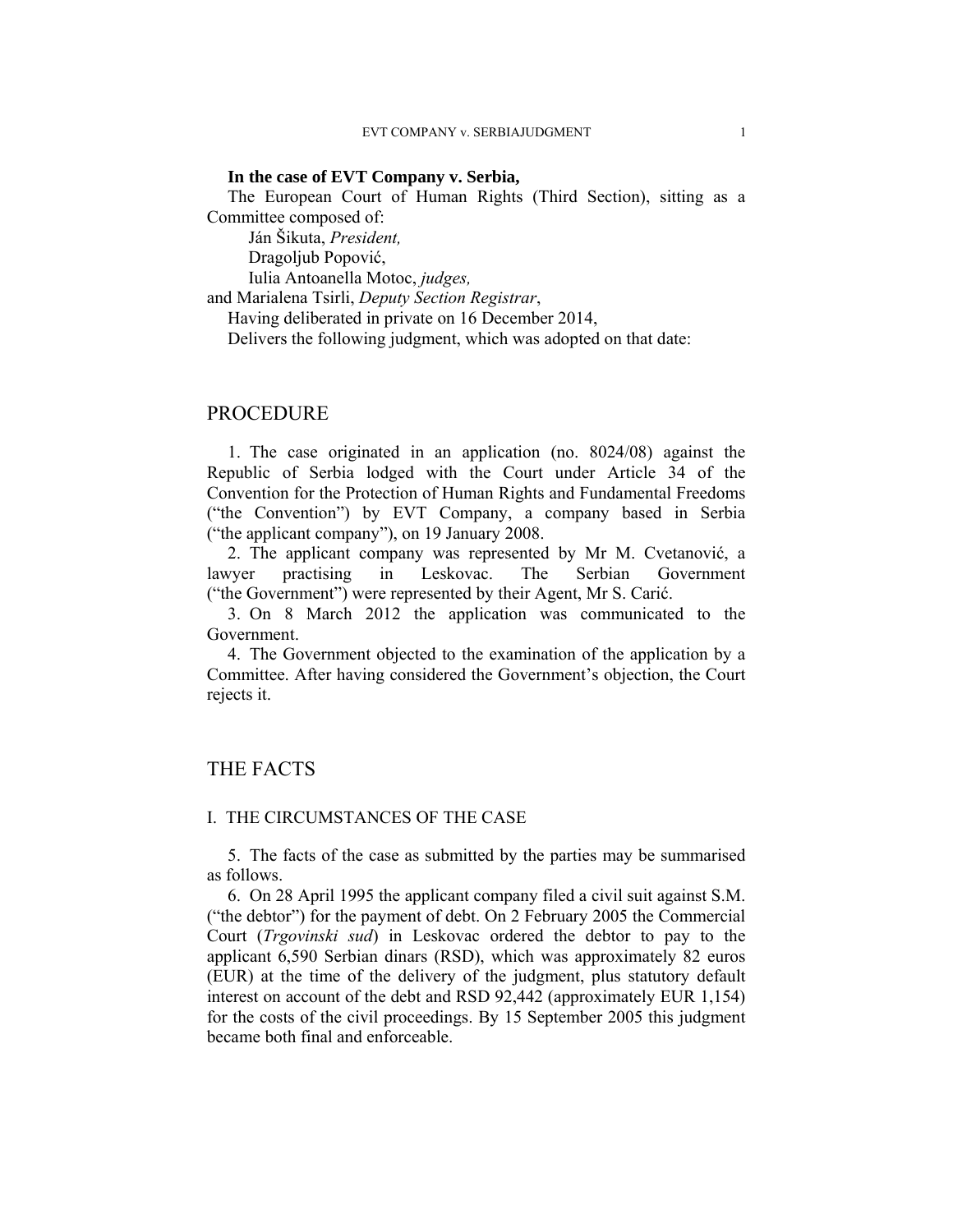7. On 24 October 2005 the applicant company filed with the Municipal Court (*Opštinski sud*) in Leskovac a request for the enforcement of the Commercial Court judgment by means of an inventory, valuation and sale of the debtor's movable assets. On 26 October 2005 the Municipal Court issued an enforcement order.On 9 December 2005 the enforcement order was upheld on appeal.

8. On 16 March 2006 the bailiff made an inventory of certain movable assets found on the debtor. On 30 March 2006 the said property was seized. On 28 April 2006 the debtor sought return of the seized property,alleging that it belonged to a third person and offeringother assets in its stead. On the same day the seized property was returned to the debtor, although no replacement assets were seized.

9. In the period from 20 July 2006 to 28 May 2007 the bailiff visited the debtor's house and business premises six times, but no further attempts were ever made to make an inventory of her movable assets.

10. In the meantime, on 6 and 20 February, 2 October and 21 November 2006 the applicant company filed complaints about the delay in the enforcement proceedings with the Presidents of the Municipal, District and Supreme Courts, the Supreme Court's Supervisory Board, the Supreme Council and the Ministry of Justice. On 25 October 2007 the Supreme Court's Supervisory Board found that the impugned enforcement proceedings were excessively long and ordered their prompt completion.

11. On 15 November 2007 the applicant company filed a request for a change of means of enforcement in view of the failure of the authorities to enforce the judgment on the debtor's movable assets. It proposed that the enforcement be carried out by means of seizure and sale of a family house registered in the name of the debtor's husband. On 13 February 2008 the Municipal Court rejected the applicant company's request and referred it to institute civil proceedings for determination of the debtor's partin the family house in question. On 18 August 2008 this decision was upheld on appeal.

12. Since the applicant company's request for a change of means of enforcement was rejected, the enforcement order of 26 October 2005 remained in force. No further steps were ever made to enforce that order.

## II. RELEVANT DOMESTIC LAW

# **A. The Enforcement Procedure Act 2004 (***Zakon o izvršnom postupku***; published in the Official Gazette of the Republic of Serbia – "OG RS" – no. 125/04)**

13. This Act was in force from 22 February 2005 until 17 September 2011.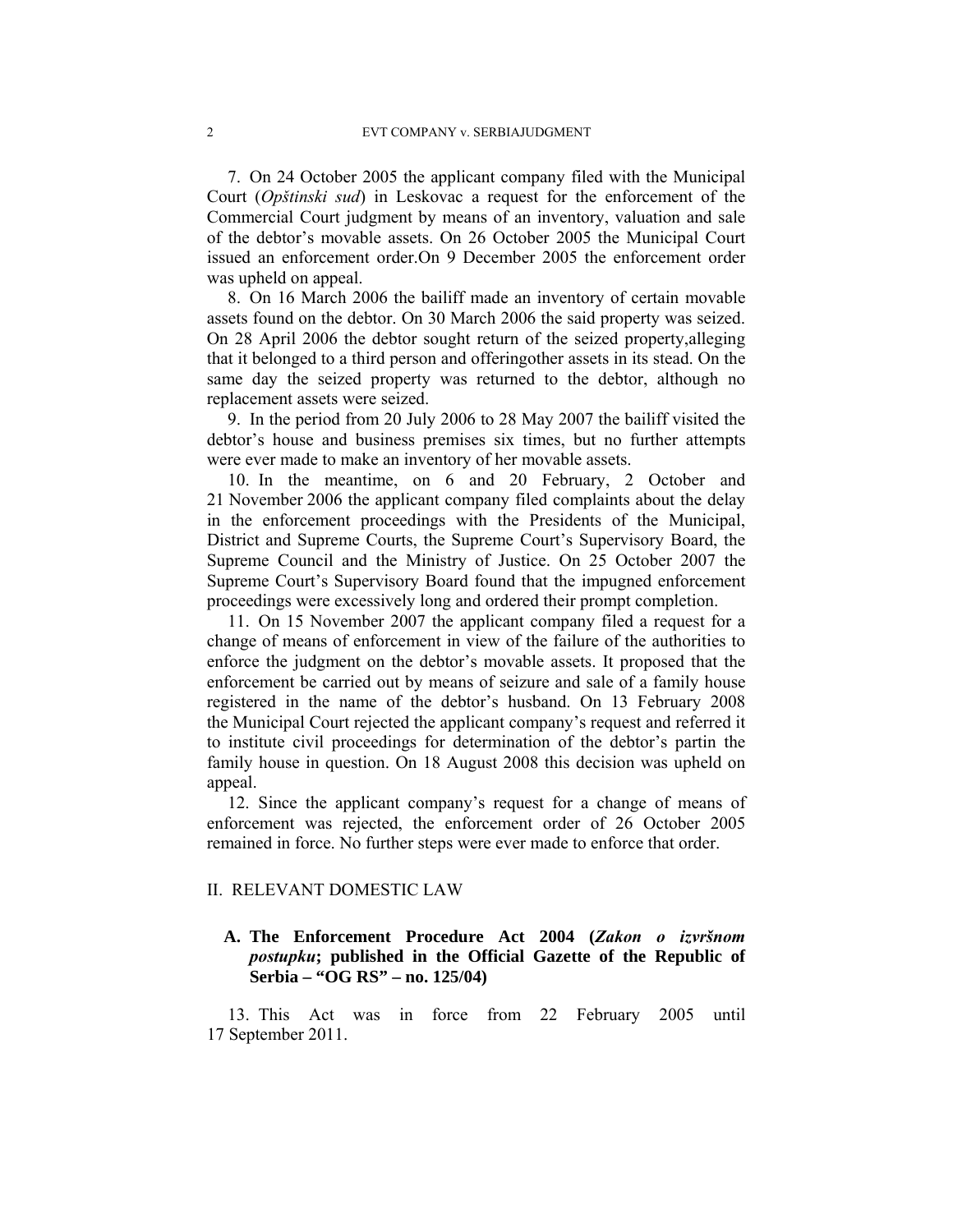14. Article 5 provided that the court had to conduct the enforcement proceedings urgently, failure of which made the judge liable for unconscientious or unprofessional conduct.

15. Article 8 provided that the court could order the enforcement by those means and on those objects proposed in the request for enforcement or in the request for change of means of enforcement.

16. Articles 23 and 24 provided that a third person who claimed to have the property rightson an asset seized from a debtor in enforcement proceedings could lodge an objection or file a civil suitseeking declaration that a particular assetcould not be subject of enforcement.

17. Under Article 58a party to enforcement proceedings could have complained to the court against illegal or irregularacts of bailiffs, which actscould then be quashed.

18. Articles 69 – 97 set out in detail the enforcement by inventory, valuation and sale of a debtor's movable assets. Article 73 § 2 specified that the debtor wasconsidered the owner of property found in his or her possession unless a third party informed the court and proved his or her property rights on it. Article  $73 \S 5$  provided that the spouses were considered owners of equal shares in all movable assets found in their house, flat, business premises or other immovable property. In addition, Article 79 provided that the court must terminate the enforcement proceedings if no assets which could be subject to enforcement were found during inventory.

19. Articles 98 – 153 set out in detail the enforcement by sale of the debtor's immovable assets. Article 100 in particular, provided that the creditor had to submit, together with the request for enforcement, a certificate from the land registry that the immovable asset was registered in the debtor's name.

## **B. The Enforcement Procedure Act 2011 (***Zakon o izvršenju i obezbeđenju***; published in the OG RS nos. 31/2011 and 99/2011)**

20. On 17 September 2011 the new Enforcement Procedure Act came into force thereby repealing the Enforcement Procedure Act 2004. Article 358 provides that the enforcement proceedings instituted before this Act came into force will be continued pursuant to the provisions of the Enforcement Procedure Act 2011.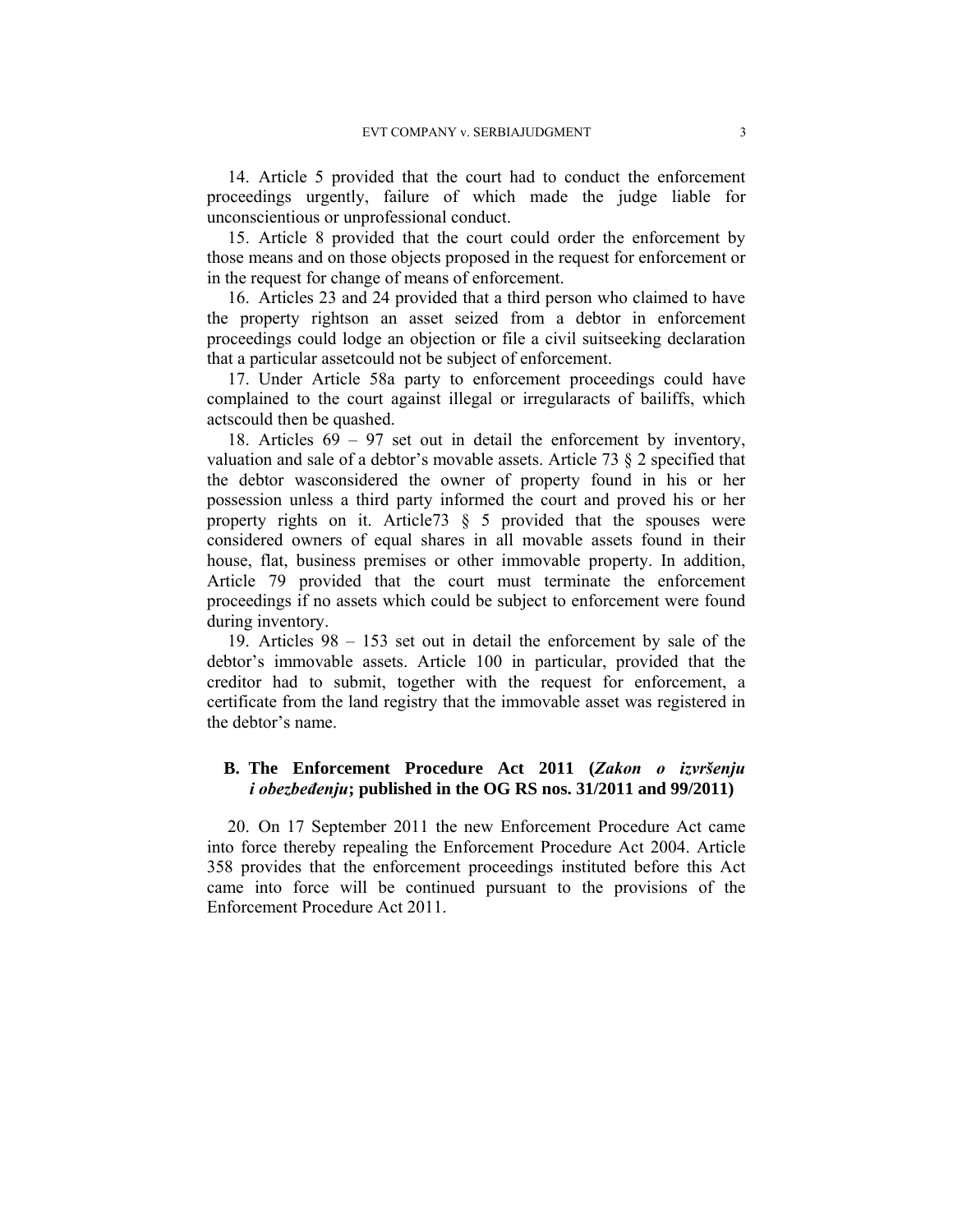# THE LAW

# I. ALLEGED VIOLATION OF ARTICLE 6 § 1 OF THE CONVENTION AND ARTICLE 1 OF PROTOCOL NO. 1 AS REGARDS NON-ENFORCEMENT OF THE JUDGMENTRENDERED IN THE APPLICANT COMPANY'S FAVOUR

21. The applicant company complained underArticle 6 § 1 of the Convention and Article 1 of Protocol No. 1, about the non-enforcement of the judgment of 2 February 2005. In so far as relevant, these Articles read as follows:

#### **Article 6 § 1**

"In the determination of his civil rights and obligations ... everyone is entitled to a fair ... hearing within a reasonable time ... by [a] ... tribunal ..."

#### **Article 1 of Protocol No. 1**

"Every natural or legal person is entitled to the peaceful enjoyment of his possessions..."

## **A. Admissibility**

22. The Government submitted that the applicant company had not exhausted all available, effective domestic remedies. In particular, ithad failed to bring a separate civil suit under Articles 199 and 200 of the Obligations Act. Further, the applicant company had not made use of a constitutional appeal. Finally, it had failed to lodge a complaint under Article 58 of the Enforcement Procedure Act 2004.

23. In relation to the Government's first argument, the Court has already held that the above remedy could not be deemed effective within the meaning of its established case-law under Article 35 § 1 of the Convention (see, *mutatis mutandis*, *V.A.M. v. Serbia*, no. 39177/05, § 86, 13 March 2007). It sees no reason to depart from those findings in the present case.

24. With regard to the Government's second argument, it is observed that this Court has already held that a constitutional appeal should, in principle, be deemed effective within the meaning of Article 35 § 1 of the Convention in respect of all applications introduced as of 7 August 2008 (see *Vinčić and Others v. Serbia*,nos. 44698/06 et seq., § 51,1 December 2009). Since the applicant company in the present case had brought its case before that date, the Court finds no reason to depart from its conclusion in *Vinčić*.

25. Finally, concerning the Government's last argument, the Court first notes that the applicant company did not complain about illegal or irregular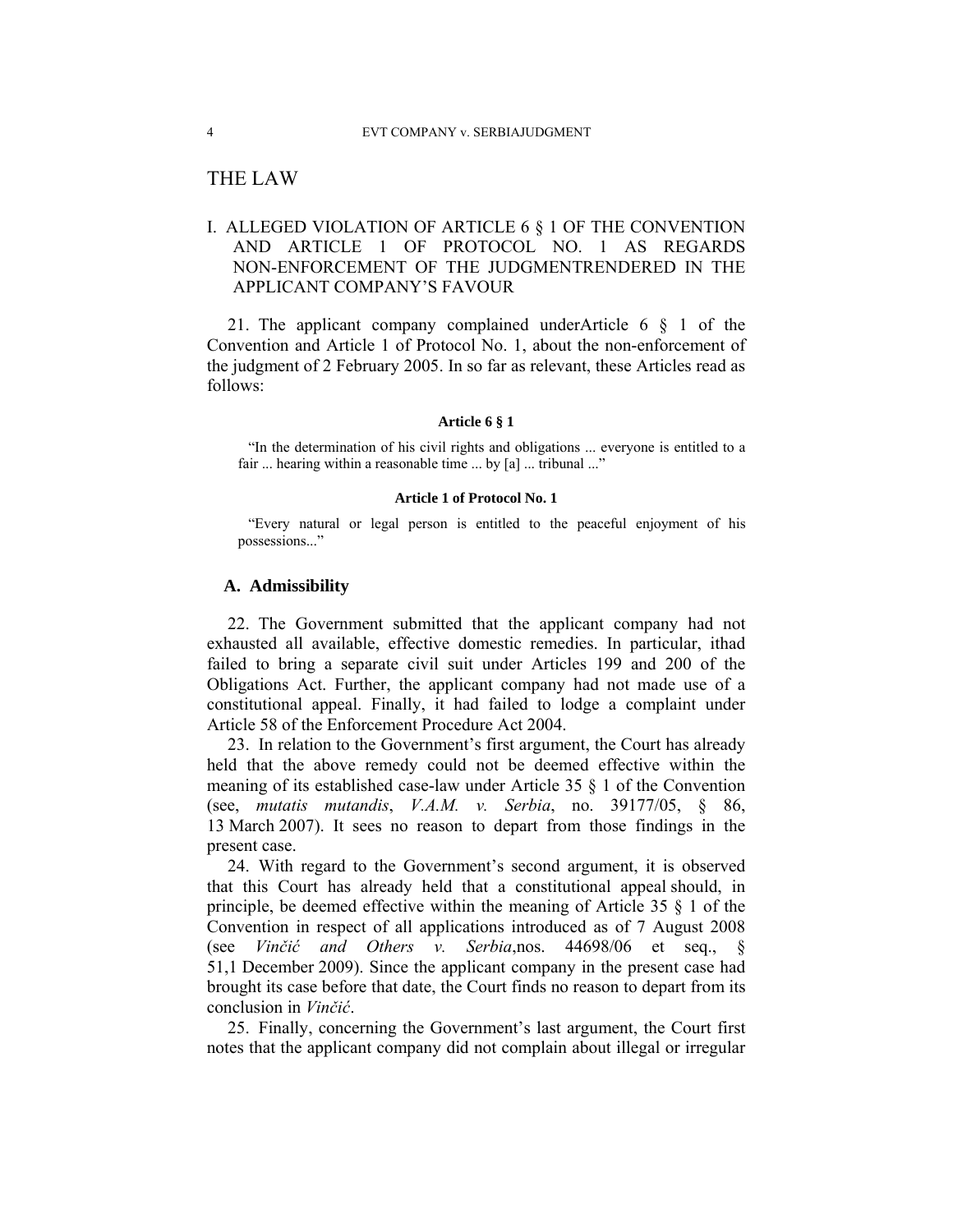acts of bailiffs. Nor is this case about any single decision or measure taken by the enforcement authorities. The applicant company indeed complained about the respondent State's failure to act in enforcing the judgment rendered in its favour. The Court further notes that Article 5 of the Enforcement Procedure Act 2004 placed the responsibility for expeditious conduct of the enforcement proceedings on the courts (see paragraph 14 above).It also observes that, for its part, the applicant company had repeatedly complained about the delay in the enforcement proceedings to various State bodies to no avail (see paragraph 10 above). At all events, the Government failed to provide any examples of cases in which a complaint under Article 58 of the Enforcement Procedure Act 2004 expedited the enforcement proceedings. Therefore, a complaint against illegal or irregular acts of bailiffscannot constitute an effective remedy for the alleged violation. Accordingly, the applicant company was not required to make use of that remedy.

26. In view of the above, the Government's objections must be dismissed. The Court also considers that this complaint is not manifestly ill-founded within the meaning of Article 35 § 3 of the Convention and finds no other ground to declare it inadmissible. The complaint must therefore be declared admissible.

## **B. Merits**

#### *1. Period to be taken into consideration*

27. The Government submitted that the enforcement proceedings lasted less than three years, namely from 24 October 2005 until 18 August 2008.

28. The Court notes that the enforcement proceedings started on24 October 2005 and have never been formally terminated, stayed or suspended or otherwise closed in accordance with the domestic law (see paragraph 18 above). Consequently, the Government's argument that the enforcement proceedings had been closed after 18 August 2008 must be rejected. The Court therefore finds that the judgment rendered in the favour of the applicant company is yet to be enforced after almost nine years.

## *2. Arguments of the parties*

29. The Government argued that the enforcement proceedings were conducted with due diligence. The delays were attributable partly to the applicant company and partly to the debtor's indigence.

30. The applicant company maintained that the enforcement proceedings had been pending since 2005 regardless of the fact that the debtor had sufficient assets.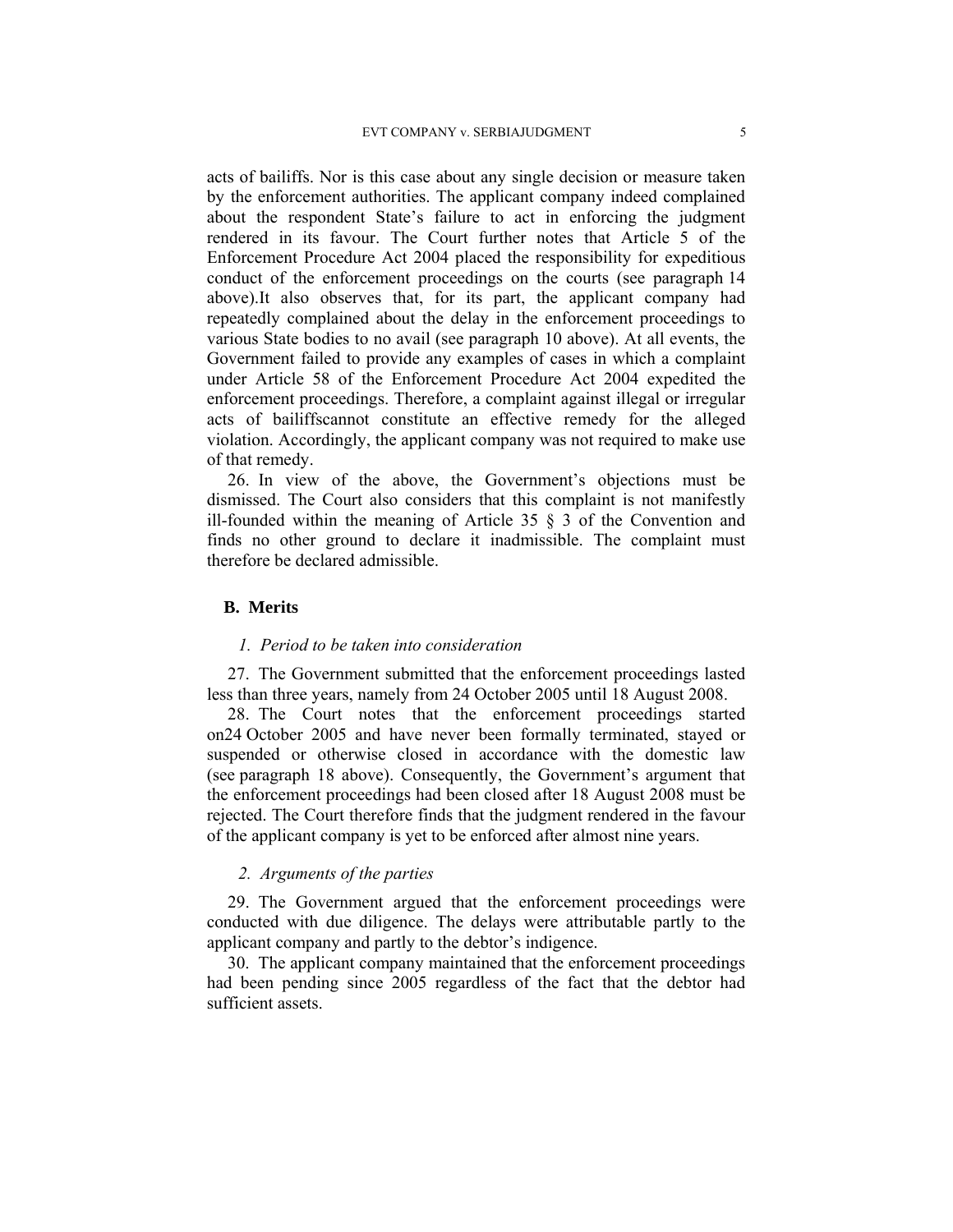## *3. Relevant principles*

31. The Court recalls that Article 6 § 1 of the Convention, *inter alia*, protects the implementation of final, binding judicial decisions, which, in States that accept the rule of law, cannot remain inoperative to the detriment of one party. Accordingly, the execution of a judicial decision cannot be prevented, invalidated or unduly delayed (see, among other authorities, *Hornsby v. Greece*, 19 March 1997, § 40, *Reports of Judgments and Decisions* 1997‑II). In terms of Article 1 of Protocol No. 1, the Court notes that a "claim" can constitute a "possession" if it is sufficiently established to be enforceable (see *Burdov v. Russia*, no. 59498/00, § 40, ECHR 2002-III) and reiterates that it is under this provision, as well as Article 6 § 1 of the Convention, that the State has a positive obligation to organise a system for enforcement of judgments that is effective both in law and in practice and ensures their enforcement without undue delay (see *Fuklev v. Ukraine*, no. 71186/01, § 84, 7 June 2005). The State must also make sure that the procedures provided for in the relevant domestic legislation are complied with (see *ibid*, § 91).

32. Further, the Court notes that the State responsibility for enforcement of a judgment against private persons extends no further than the involvement of State bodies in the enforcement procedures and that once the enforcement procedures were closed by a court in accordance with the national legislation, the responsibility of the State ended (see *Shestakov v. Russia* (dec.), no. 48757/99, 18 June 2002). Moreover, a failure to enforce a judgment because of the debtor's indigence cannot be held against the State unless and to the extent that it is imputable to the domestic authorities, for example, to their errors or delay in proceeding with the enforcement (see, *mutatis mutandis, Omasta v. Slovakia* (dec.), no. 40221/98, 10 December 2002).

33. Lastly, the Court reiterates that enforcement proceedings by their very nature need to be dealt with expeditiously (see *Comingersoll S.A. v. Portugal* [GC], no. 35382/97, § 23, ECHR 2000‑IV).

## *4. The Court's assessment*

34. The Court considers that the length of the enforcement proceedings at issue is *a priori* unreasonable and calls for a global assessment. Their overall length could be justified only under exceptional circumstances. However, the Government's arguments concerning the conduct of the parties cannot sufficiently explain such a substantial delay, which was, in the Court's view, caused mainly by the failure of the domestic courts to effectively conduct the enforcement proceedings in accordance with the procedures provided for in the relevant domestic legislation. Specifically, the property initially seized at the debtor's house had been released at her request contrary to Articles 23 and 24 of the Enforcement Procedure Act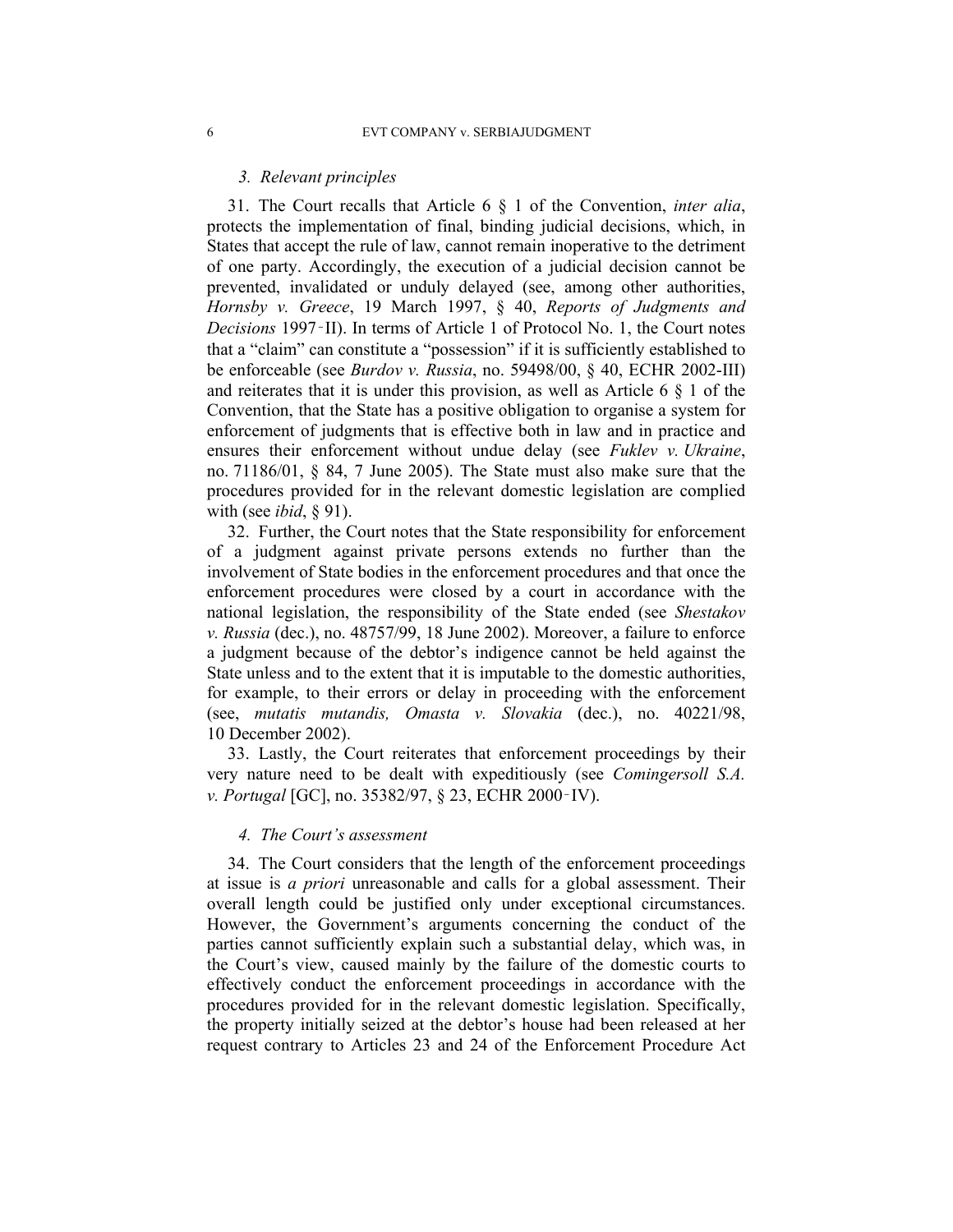2004 (see paragraphs16 and 18 above). Moreover, no further attempts were made to make an inventory of the debtor's movable assets (see paragraph 9 above) and to execute the enforcement order. In view of the fact that the enforcement proceedings were not terminated on the grounds of the debtor's indigence in accordance with Article 79 of the Enforcement Procedure Act 2004 (see paragraph 18 above), the Court cannot but conclude that the debtor had sufficient assets. The Government's claim to the contrary is therefore rejected.

35. The Court has frequently found violations of Article 6 § 1 of the Convention and Article 1 of Protocol No. 1 in cases raising issues similar to the one in the present case (see *EVT Company*, cited above).

36. Having examined all the material submitted to it, the Court considers that the Government have not put forward any fact or argument capable of persuading it to reach a different conclusion in the present case. Having regard to its case-law on the subject, the Court considers that in the instant case the Serbian authorities have impaired the essence of the applicant company's "right to a court" and prevented it from receiving the money which it had legitimately expected to receive.

37. There has accordingly been a breach of Article 6 § 1 of the Convention and of Article 1 of Protocol No. 1 as regards non-enforcement of the judgment rendered in the applicant company's favour.

## II. ALLEGED VIOLATION OF ARTICLE 6 OF THE CONVENTION AS REGARDS LENGTH OF PROCEEDINGS

38. The applicant company also complained about the length of the civil proceedings instituted in 1995that were finally completed by 15 August 2005 (see paragraph 6 above).

39. The Court observes that it did not acquire jurisdiction with respect to these proceedings until 3 March 2004 when Serbia ratified the Convention. The Court does not consider that the period falling within its competence *ratione temporis* in relation to the impugned civil proceedings lasted unreasonably long, in particular as, within this period the courts delivered two judgmentsat two levels.

40. It follows that this part of the application must be declared inadmissible as being manifestly ill-founded, pursuant to Article 35 §§ 3 (a) and 4 of the Convention.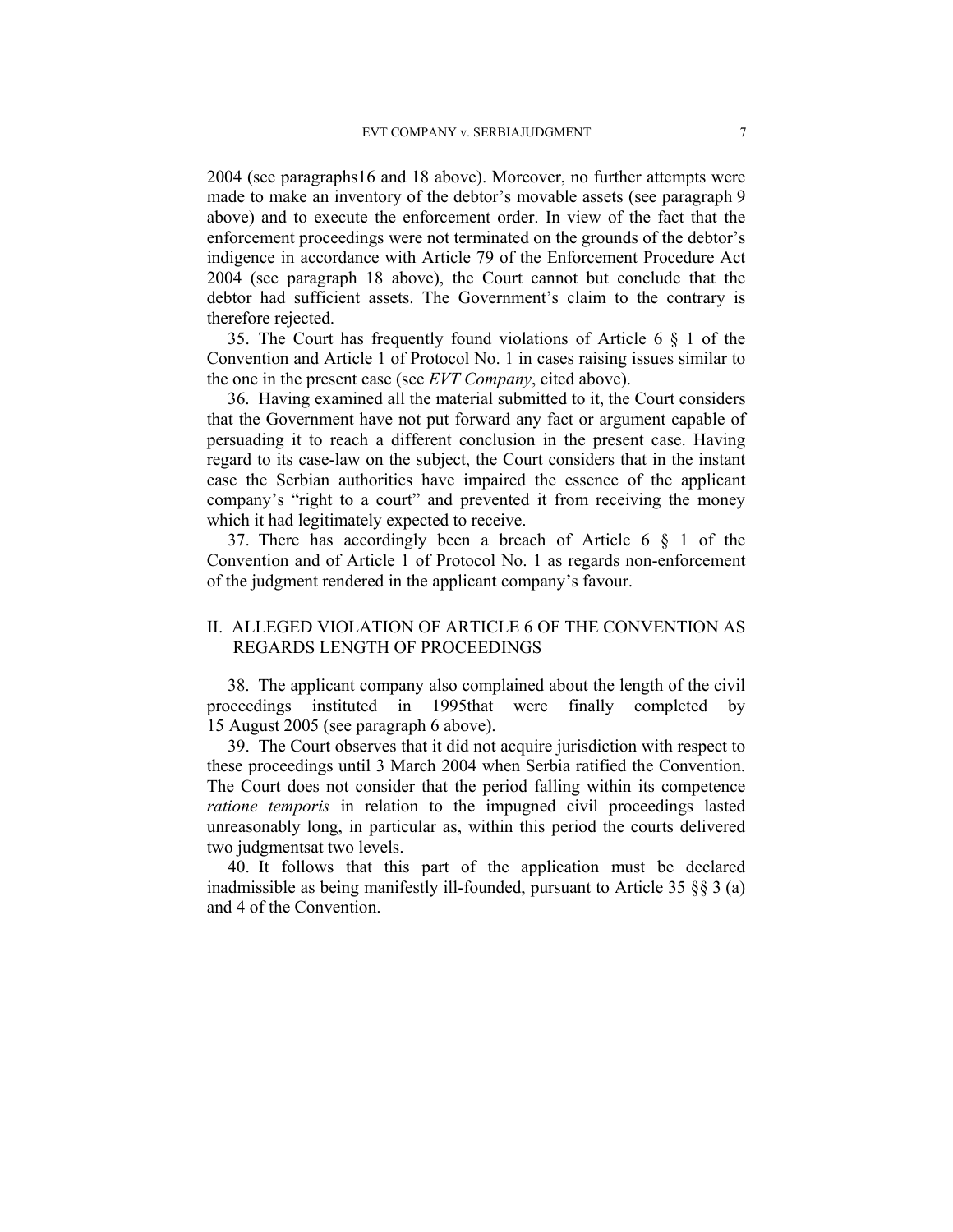## III. APPLICATION OF ARTICLE 41 OF THE CONVENTION

## 41. Article 41 of the Convention provides:

"If the Court finds that there has been a violation of the Convention or the Protocols thereto, and if the internal law of the High Contracting Party concerned allows only partial reparation to be made, the Court shall, if necessary, afford just satisfaction to the injured party."

## **A. Damage**

42. In respect of pecuniary damage, the applicant company requested that the State be ordered to pay EUR 22,000 euros. It also claimed EUR 4,000 for non-pecuniary damage.

43. The Government left the matter of pecuniary damage to the Court's discretion, whereas they contested the claim for non-pecuniary damage as excessive.

44. Concerning the pecuniary damage sought, the Court finds that there is no evidence that the debtorhas insufficient assets to fully comply with the final judgment at issue. The Court considers, therefore, that the applicant company's claim for pecuniary damage must be met by the Government ensuring that all necessary steps are taken to allow the domestic proceedings under consideration in this case to be concluded as speedily as possible, taking into account the requirements of the proper administration of justice.

45. On the other hand, the Court accepts that the applicant company has suffered some non-pecuniary damage which would not be sufficiently compensated by the finding of the violation alone (see, *mutatis mutandis, Comingersoll,*cited above, §§ 35-37; and *Teltronic-CATV v. Poland*, no. 48140/99, §§ 67, 68 and 60, 10 January 2006). Making its assessment on an equitable basis and having regard to the circumstances of the case, the Court awards the applicant company EUR 3,600 under this head.

### **B. Costs and expenses**

46. The applicant company also claimed EUR 1,000 for the costs and expenses incurred before the Court.

47. The Government did not submit any comment in this regard.

48. According to the Court's case-law, an applicant is entitled to the reimbursement of costs and expenses only in so far as it has been shown that these have been actually and necessarily incurred and are reasonable as to quantum. That is, the applicant must have paid them, or be bound to pay them, pursuant to a legal or contractual obligation, and they must have been unavoidable in order to prevent the violation found or to obtain redress. The Court requires itemised bills and invoices that are sufficiently detailed to enable it to determine to what extent the above requirements have been